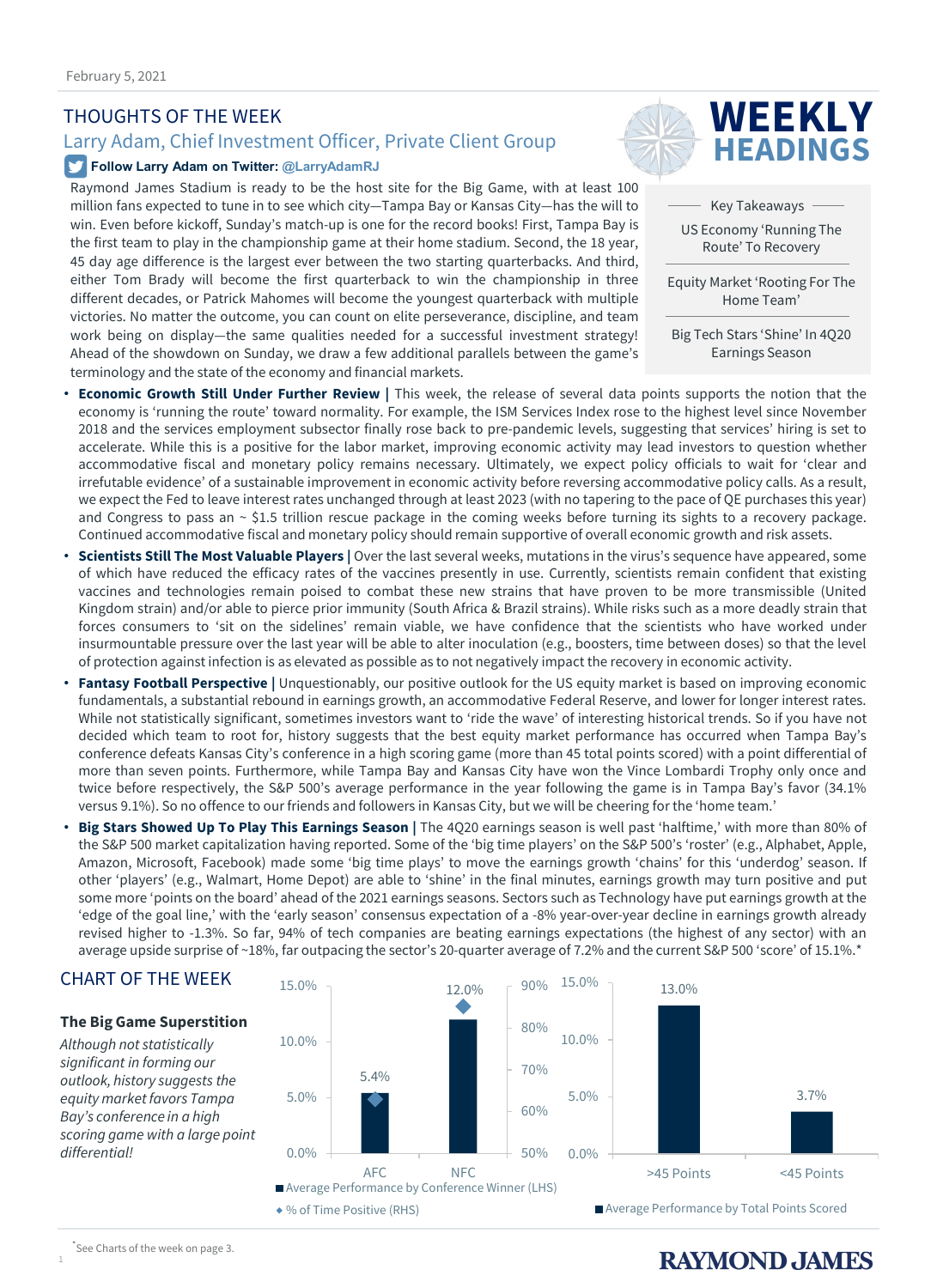#### ECONOMY

- The January ISM surveys remained relatively strong, with robust growth in new orders and a pickup in employment. Both reports noted COVID-related supply chain disruptions and increased input cost pressures (these surveys do not cover prices of finished goods, but anecdotal information suggests a limited ability to raise prices).\*
- Next week, the Consumer Price Index is expected to be boosted by a jump in gasoline prices in January, while core inflation should remain low (partly from restraint on rents). Consensus expectations are for core CPI to fall modestly to +1.5% YoY (from +1.6% YoY).
- **Focus of the Week**: The unemployment rate fell to 6.3% (from 6.7%), partly reflecting seasonal issues, but the figures understates the weakness in labor market conditions (as many have dropped out of the labor force).\*

#### February 8 – February 12



#### US EQUITY

- The S&P 500 has rebounded, looking like it will shake off last week's short term pullback of -3.5% in 3 days. We still view a February pause as likely (historically a seasonally softer month of the year), and use the recent highs and lows as initial technical resistance and support levels to monitor (~3700-3900 range). While the S&P 500 index has not moved much lately, there have been much wider differences beneath the surface. There are many opportunities to accumulate favored stocks as many have pulled back near support levels, particularly in the more 'recovery-oriented' areas.
- **Focus of the Week:** 53% of S&P 500 companies have reported Q4 earnings thus far (~80% of the S&P 500 market capitalization), and in aggregate results have been strong with 81% of companies beating bottom-line estimates by an ~15% surprise. The strong Q4 results bode well for equities in 2021.\* An earnings recovery is expected this year, and consensus estimates continue to trend upward. This is supportive of equity market momentum, along with our above-consensus S&P 500 earnings estimate of \$175 (base case). Price reactions to results, on the other hand, continue to be generally negative with the average price change being -0.9%. Since earnings season began, the technology-oriented areas have generally outperformed (on strong earnings) while the 'recovery' areas have consolidated. We view this as normal, following very strong gains since early November in those areas, which has created some buying opportunities in our view.

#### FIXED INCOME

- Although the market is nearing oversold, optimism surrounding potential stimulus approval could push intermediate to long yields slightly higher before we see a reversal. Municipal supply is down year-to-date (ytd) versus last year (lack of supply & strong demand) while corporate supply (jumped on two large weekly issues) has now pushed higher versus 2020 ytd. Corporate spreads (ytd) are 2bp wider so yields have kept step with Treasury rate increases (10-yr Treasury +22bp ytd) while municipals have gotten more expensive moving from 73% to 60% of the10-year Treasury rate, which is very expensive relative to the historic average range of 80-90%.\*
- **Focus of the Week:** From a tactical standpoint, we currently see more value in the municipal (muni) market at the longer end of the curve. We would take advantage of strong bids on the short end the muni curve (e.g., less than 30-month paper), and reallocate muni allocations further out on the curve around the 3-6 year timeframe.

#### COVID-19 & POLITICS

- January concluded as the deadliest month of the pandemic in the US to date, when more than 95k Americans lost their lives to the deadly virus. Although the seven-day average fatality rate remains above 3k per day, it has nonetheless ticked downward by 6.6% compared to last week's 3,257. Meanwhile, average daily case counts and hospitalizations continue to decline.\* Additionally, the seven-day positivity rate fell from 8.8% last week to 7.8% this week, still above our long-stated goal of a maximum of 5%, and ideally fewer, tests resulting positive to signify adequate testing capacity.
- JNJ, Novavax, AstraZeneca, and Gamaleya (Russia's Sputnik V vaccine) all released or published new data for their COVID vaccines in the past week. Generally speaking, all four vaccines are efficacious and will be used to various extents worldwide. JNJ in particular is seeking emergency use authorization imminently in the US, AstraZeneca is already authorized in UK, and Novavax will begin to receive authorizations around the world in the coming weeks or months. Unfortunately, emerging variants (particularly the variant predominant in South Africa and likely also a separate variant in Brazil) appear to evade vaccine efficacy to a degree. Whereas efficacy against original variants is 94-96%\*\* for the Pfizer, Moderna, and Novavax vaccines (72%\*\* for JNJ), efficacy against the variants drops to 60%\*\* and 57%\*\* for Novavax and JNJ respectively (only two where data are available against new variants). Companies are already indicating 2nd generation vaccines are being designed/manufactured and booster shots will be tested to see if immunity to the new variants can be enhanced. This development gives us some degree of caution with respect to a smooth 'reopening' in the second half of 2021, as variant concerns could slightly delay the 'return to normal.'
- **Focus of the week:** Congress is activating a procedural tactic that will allow lawmakers to 'go big' on the next fiscal relief package with a simple majority vote, which is likely to deliver a package in the \$1.5 trillion range by mid-March, in our view. Look for direct aid to individuals, money for vaccinations, unemployment support, and small business loan funding to be top priorities. A significant policy discussion we are following is the inclusion of a phased-in \$15 minimum wage, which is seeing a strong push by progressive Democrats to be included in the next package, but remains an open question due to procedural constraints that limit bills passed under special procedure to adjustments in federal revenue and spending. The more significant political battle in the weeks ahead may be among Democrats on policy priorities given the slim majorities in both the House and Senate. However, the overall consensus among Democrats is that a large-scale package is preferable to more targeted relief, and we expect Democrats to find a path to agreement to avoid a fiscal cliff-like scenario in March tied to the expiration of several pandemic relief programs.

2

## **RAYMOND, JAMES**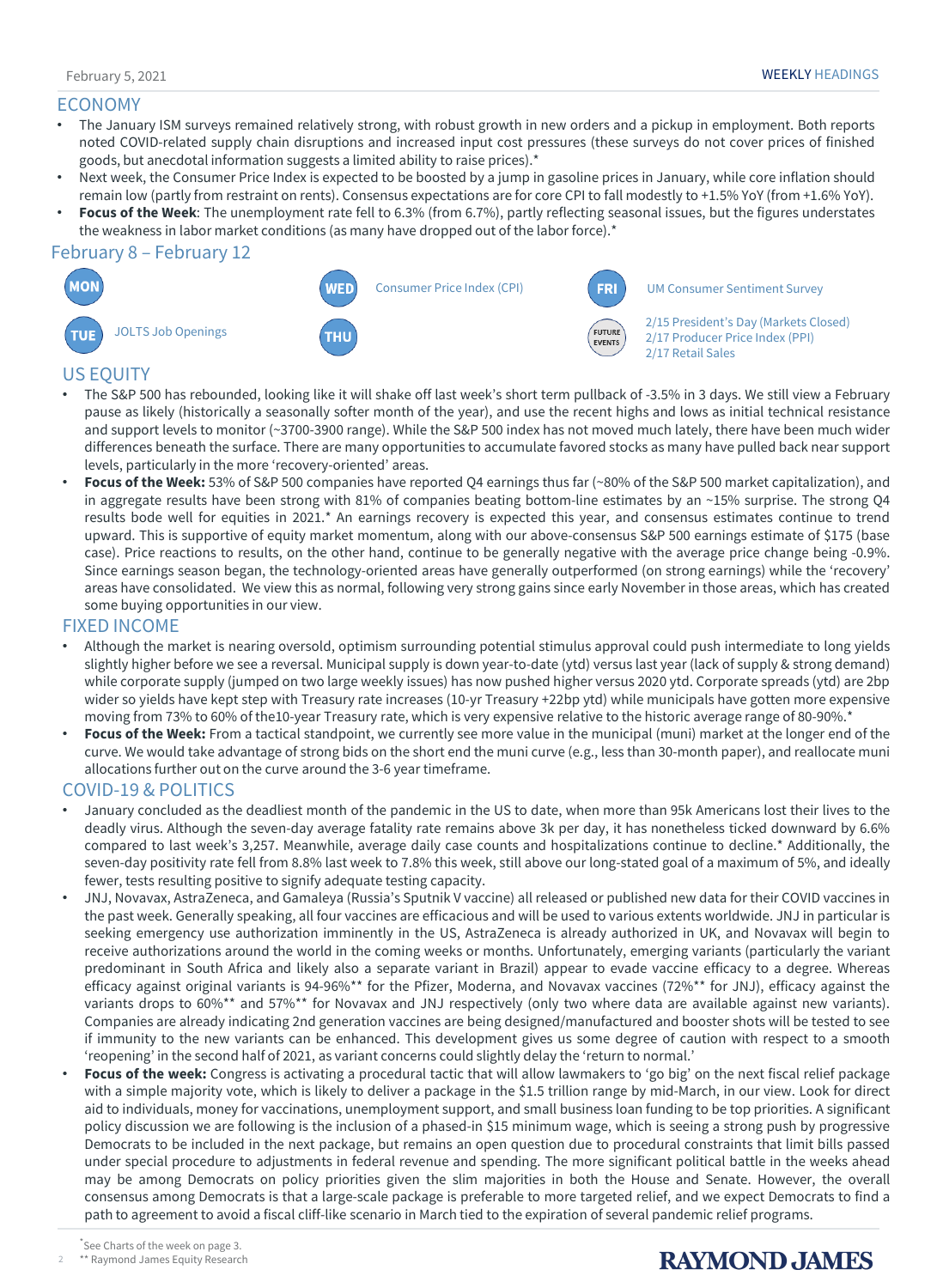#### Charts of the Week



Earnings Estimates Elevated by 4Q20 Results



Treasury Yield Curve Steepening





### **RAYMOND JAMES**

■ US COVID-19 Hospitalizations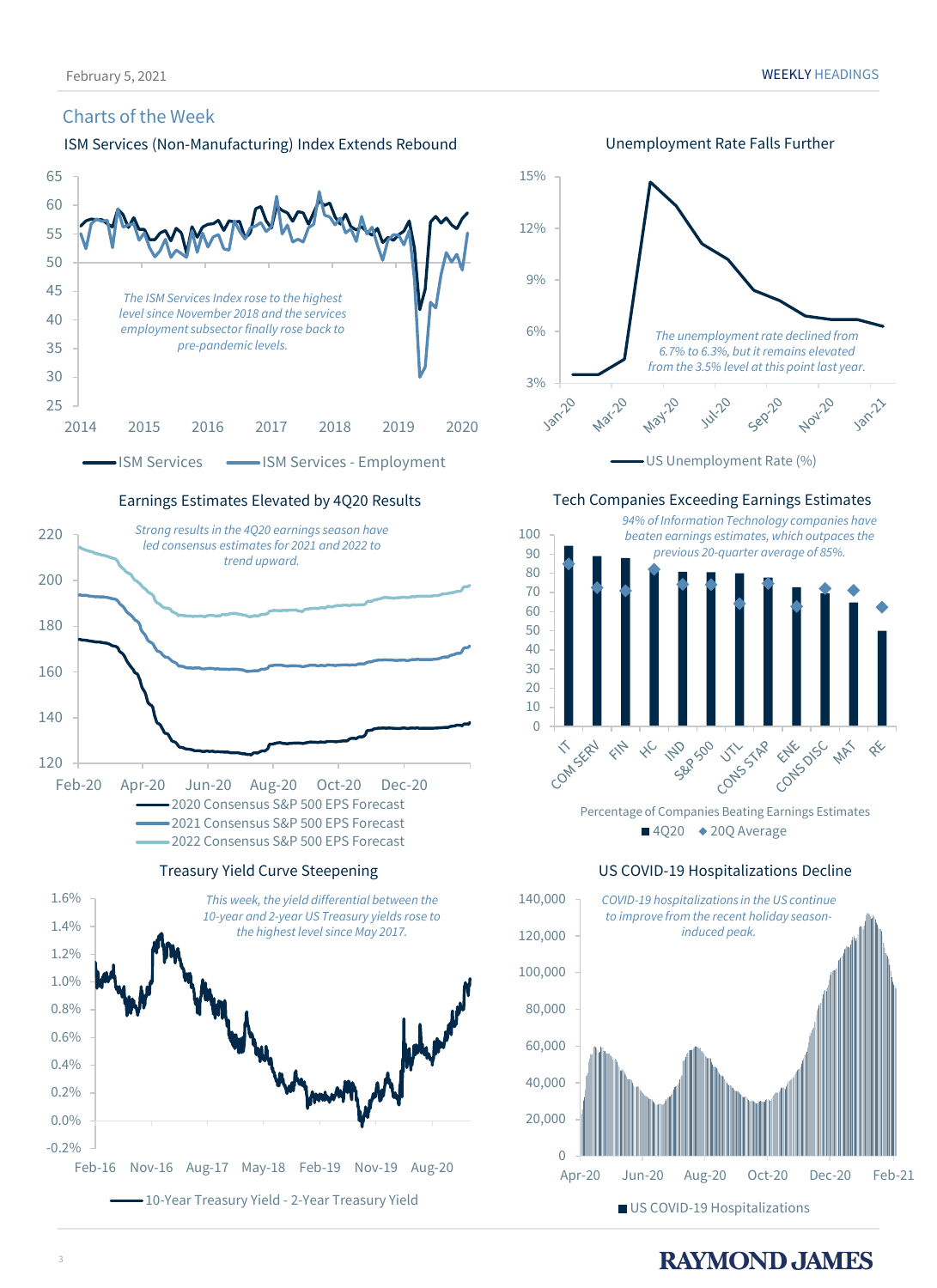**RAYMOND JAMES** 

### Asset Class Performance | Distribution by Asset Class and Style (as of February 4)<sup>\*\*</sup>





\*\*Weekly performance calculated from Thursday close to Thursday close.

4

\*\*\*Assumes all asset classes are priced in US dollars unless otherwise noted. Ranked in order of performances (best to worst).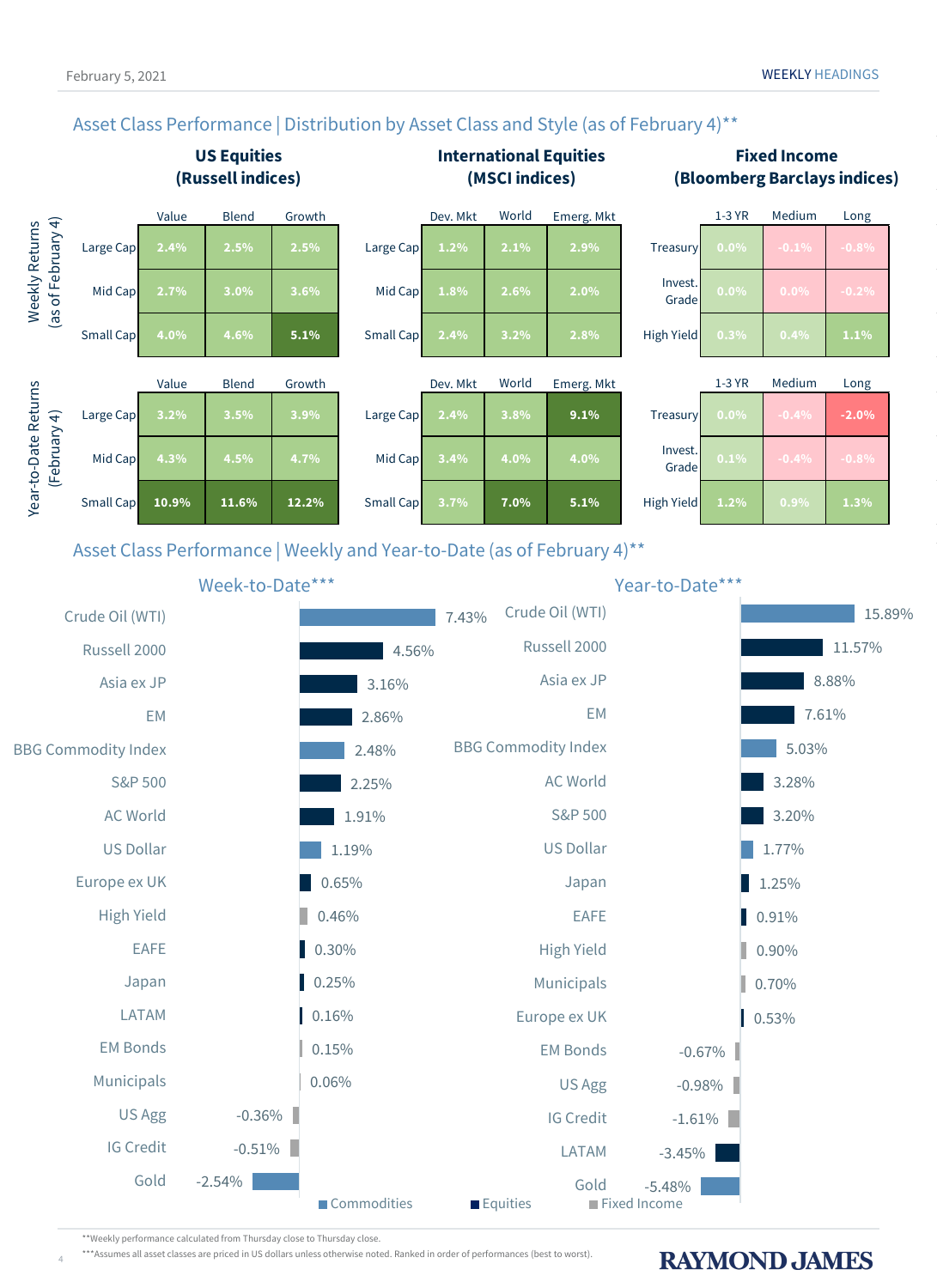# Weekly Data\*\*

Data as of February 4

#### **U.S Equities**

| Index                  | Price   | Weekly | <b>MTD</b> | <b>YTD</b> | 1 Year | 3 Year | 5 Year | 10 Year |
|------------------------|---------|--------|------------|------------|--------|--------|--------|---------|
| <b>S&amp;P 500</b>     | 3871.7  | 2.3    | 4.3        | 3.2        | 19.6   | 14.1   | 17.4   | 13.8    |
| DJ Industrial Average  | 31055.9 | 1.5    | 3.6        | 1.5        | 7.8    | 6.7    | 13.6   | 9.9     |
| NASDAQ Composite Index | 13777.7 | 3.3    | 5.4        | 6.9        | 45.5   | 23.9   | 25.0   | 17.4    |
| Russell 1000           | 4217.2  | 2.5    | 4.4        | 3.6        | 19.8   | 12.5   | 16.7   | 13.6    |
| Russell 2000           | 5473.6  | 4.6    | 6.2        | 11.6       | 30.2   | 11.1   | 16.5   | 11.8    |
| Russell Midcap         | 7351.0  | 3.0    | 4.7        | 4.5        | 17.7   | 10.1   | 14.9   | 12.1    |

#### **Equity Sectors**

| Sector                        | Price  | Weekly | <b>MTD</b> | <b>YTD</b> | 1 Year | 3 Year | 5 Year | 10 Year |
|-------------------------------|--------|--------|------------|------------|--------|--------|--------|---------|
| <b>Materials</b>              | 454.3  | 0.1    | 2.1        | (0.3)      | 23.4   | 8.5    | 14.3   | 8.7     |
| Industrials                   | 748.1  | 2.2    | 4.3        | (0.1)      | 9.4    | 6.5    | 13.5   | 11.3    |
| <b>Comm Services</b>          | 232.2  | 4.2    | 6.2        | 4.9        | 26.0   | 14.4   | 11.1   | 10.7    |
| Utilities                     | 321.4  | 1.2    | 1.7        | 0.8        | (4.3)  | 12.0   | 10.1   | 11.2    |
| <b>Consumer Discretionary</b> | 1373.4 | 2.8    | 5.0        | 5.5        | 36.4   | 19.1   | 20.6   | 18.1    |
| <b>Consumer Staples</b>       | 669.9  | (0.4)  | 1.6        | (3.6)      | 5.8    | 7.9    | 8.7    | 11.4    |
| <b>Health Care</b>            | 1344.3 | (0.6)  | 0.2        | 1.7        | 15.5   | 12.1   | 14.1   | 15.8    |
| Information Technology        | 2385.1 | 2.6    | 5.1        | 4.2        | 38.7   | 29.0   | 30.6   | 20.3    |
| Energy                        | 318.2  | 3.8    | 7.3        | 11.4       | (16.0) | (12.4) | (2.3)  | (2.5)   |
| Financials                    | 512.2  | 4.4    | 6.5        | 4.8        | 4.0    | 4.0    | 14.8   | 10.8    |
| <b>Real Estate</b>            | 235.4  | 1.8    | 2.8        | 3.4        | (1.6)  | 10.2   | 9.0    | 9.8     |

#### **Fixed Income**

| Index                                | Yield | Weekly | <b>MTD</b> | <b>YTD</b> | 1 Year | 3 Year | 5 Year | 10 Year |
|--------------------------------------|-------|--------|------------|------------|--------|--------|--------|---------|
| 3-Months Treasury Bill (%)           | 0.0   | 0.0    | 0.0        | 0.0        | 0.4    | 1.5    | 1.1    | 0.6     |
| 2-Year Treasury (%)                  | 0.1   | 0.0    | (0.0)      | 0.0        | 2.7    | 2.7    | 1.6    | 1.2     |
| 10-Year Treasury (%)                 | 1.1   | (0.8)  | (0.5)      | (2.0)      | 5.3    | 7.0    | 3.0    | 4.5     |
| Barclays US Corporate High Yield     | 4.8   | 0.5    | 0.6        | 0.9        | 7.8    | 6.5    | 9.3    | 6.6     |
| Bloomberg Barclays US Aggregate      | 1.2   | (0.4)  | (0.3)      | (1.0)      | 4.8    | 5.6    | 3.9    | 3.8     |
| <b>Bloomberg Barclays Municipals</b> |       | 0.1    | 0.1        | 0.7        | 4.2    | 5.4    | 3.7    | 4.8     |
| <b>Bloomberg Barclays IG Credit</b>  | 1.9   | (0.5)  | (0.3)      | (1.6)      | 6.0    | 7.1    | 6.3    | 5.6     |
| <b>Bloomberg Barclays EM Bonds</b>   | 3.6   | 0.2    | 0.2        | (0.7)      | 4.3    | 5.5    | 6.8    | 5.9     |

#### **Commodities**

| Index                         | Price  | <b>Weekly</b> | MTD   | <b>YTD</b> | 1 Year | 3 Year | 5 Year  | 10 Year |
|-------------------------------|--------|---------------|-------|------------|--------|--------|---------|---------|
| WTI Crude (\$/bl)             | 56.5   | 8.2           | 8.2   | 16.8       | 13.9   | (4.8)  | 12.3    | (4.3)   |
| Gold (\$/Troy Oz)             | 1785.9 | (3.7          | (4.2) | (5.4)      | 14.6   | 10.3   | 9.1     | 2.8     |
| Dow Jones-UBS Commodity Index | 82.0   | 2.5           | 2.3   | 5.0        | 10.6   | (2.7)  | $1.5\,$ | (6.7)   |

#### **Currencies**

| Currency                     | Price | Weekly  | <b>MTD</b> | <b>YTD</b> | 1 Year | 3 Year | 5 Year | 10 Year |
|------------------------------|-------|---------|------------|------------|--------|--------|--------|---------|
| US Dollar Index              | 91.5  | 1.2     | 1.0        |            | (6.6)  | 0.9    | 1.1    | 1.6     |
| US Dollar per Euro           | 1.2   | (1.2)   | (1.4)      | (2.1)      | 8.5    | (1.2)  | 1.4    | (1.2)   |
| US Dollar per British Pounds | 1.4   | (0.5)   | (0.5)      | (0.1)      | 4.9    | 1.1    | (1.3)  | (1.6)   |
| Japanese Yen per US Dollar   | 105.4 | $1.1\,$ | 0.7        | 2.1        | (3.6)  | (1.5)  | (2.1)  | 2.5     |

#### **International Equities**

| Index                    | Price   | Weekly | <b>MTD</b> | <b>YTD</b> | 1 Year | 3 Year | 5 Year | 10 Year |
|--------------------------|---------|--------|------------|------------|--------|--------|--------|---------|
| MSCI AC World            | 666.8   | 1.9    | 3.7        | 3.3        | 19.8   | 10.5   | 15.2   | 9.7     |
| <b>MSCI EAFE</b>         | 2165.7  | 0.3    | 2.0        | 0.9        | 10.9   | 3.9    | 9.9    | 5.7     |
| MSCI Europe ex UK        | 2329.7  | 0.7    | 2.4        | 0.5        | 12.7   | 5.1    | 11.0   | 6.5     |
| <b>MSCI Japan</b>        | 3902.9  | 0.2    | 2.3        | 1.2        | 19.1   | 5.2    | 11.1   | 6.6     |
| <b>MSCIEM</b>            | 1387.6  | 2.9    | 4.4        | 7.6        | 31.1   | 7.0    | 16.5   | 4.9     |
| MSCI Asia ex JP          | 916.6   | 3.2    | 4.6        | 8.9        | 40.1   | 9.5    | 18.0   | 7.7     |
| <b>MSCI LATAM</b>        | 2364.1  | 0.2    | 3.5        | (3.5)      | (14.0) | (6.0)  | 9.1    | (3.0)   |
| Canada S&P/TSX Composite | 14054.1 | 2.2    | 4.1        | 3.5        | 3.0    | 4.9    | 7.1    | 2.7     |

February 5, 2021 WEEKLY HEADINGS

\*\*Weekly performance calculated from Thursday close to Thursday close.

# **RAYMOND JAMES**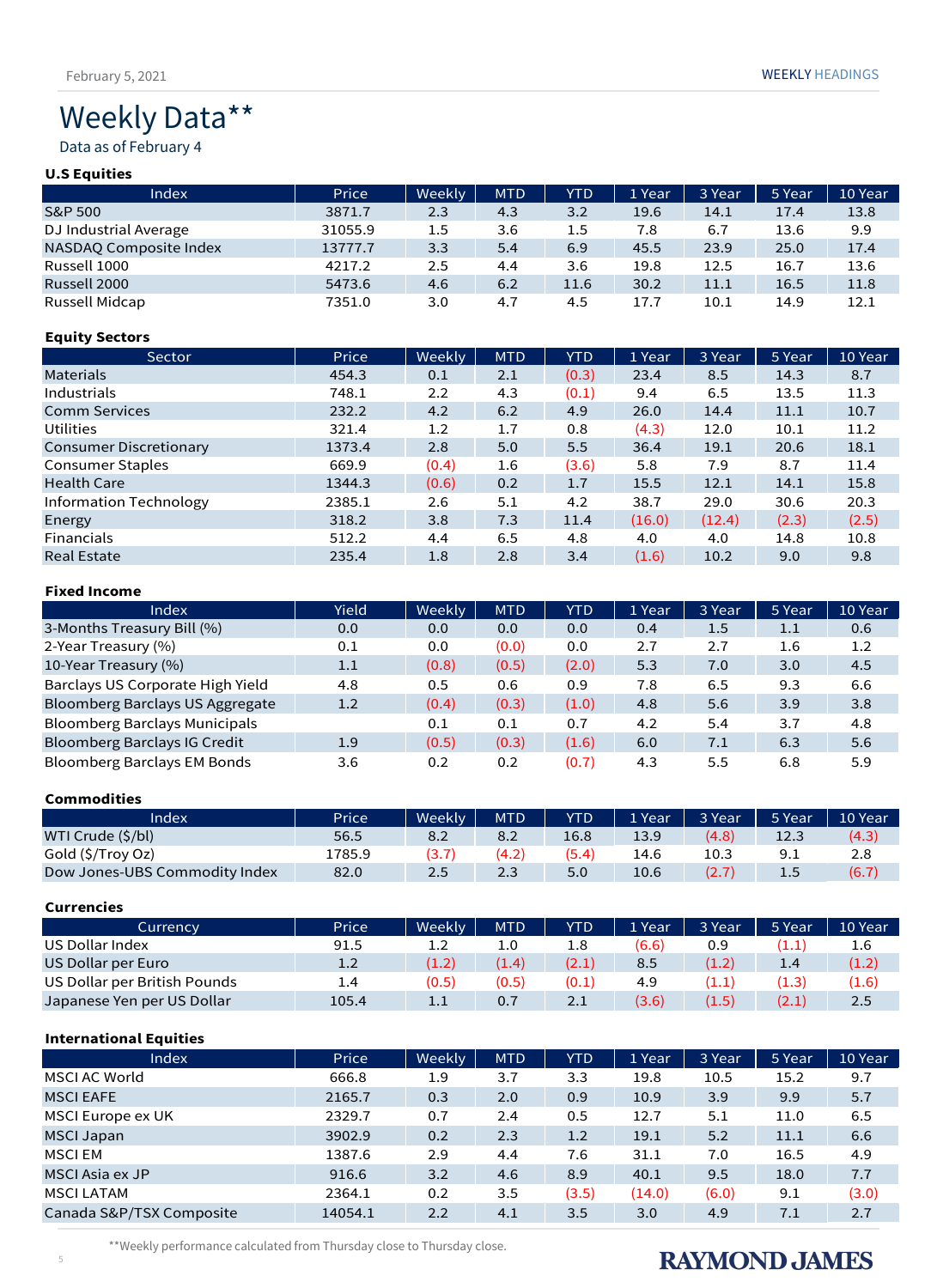#### **DISCLOSURES**

All expressions of opinion reflect the judgment of the author(s) and the Investment Strategy Committee, and are subject to change. This information should not be construed as a recommendation. The foregoing content is subject to change at any time without notice. Content provided herein is for informational purposes only. There is no guarantee that these statements, opinions or forecasts provided herein will prove to be correct. Past performance is not a guarantee of future results. Indices and peer groups are not available for direct investment. Any investor who attempts to mimic the performance of an index or peer group would incur fees and expenses that would reduce returns. No investment strategy can guarantee success. Economic and market conditions are subject to change. Investing involves risks including the possible loss of capital.

INTERNATIONAL INVESTING | International investing involves additional risks such as currency fluctuations, differing financial accounting standards, and possible political and economic instability. These risks are greater in emerging markets.

SECTORS | Sector investments are companies engaged in business related to a specific economic sector and are presented herein for illustrative purposes only and should not be considered as the sole basis for an investment decision. Sectors are subject to fierce competition and their products and services may be subject to rapid obsolescence. There are additional risks associated with investing in an individual sector, including limited diversification.

OIL | Investing in oil involves special risks, including the potential adverse effects of state and federal regulation and may not be suitable for all investors.

CURRENCIES | Currencies investing are generally considered speculative because of the significant potential for investment loss. Their markets are likely to be volatile and there may be sharp price fluctuations even during periods when prices overall are rising.

GOLD | Gold is subject to the special risks associated with investing in precious metals, including but not limited to: price may be subject to wide fluctuation; the market is relatively limited; the sources are concentrated in countries that have the potential for instability; and the market is unregulated.

FIXED INCOME | Fixed-income securities (or "bonds") are exposed to various risks including but not limited to credit (risk of default of principal and interest payments), market and liquidity, interest rate, reinvestment, legislative (changes to the tax code), and call risks. There is an inverse relationship between interest rate movements and fixed income prices. Generally, when interest rates rise, fixed income prices fall and when interest rates fall, fixed income prices generally rise. A credit rating of a security is not a recommendation to buy, sell or hold the security and may be subject to review, revision, suspension, reduction or withdrawal at any time by the assigning Rating Agency. Ratings and insurance do not remove market risk since they do not guarantee the market value of the bond.

US TREASURIES | US Treasury securities are guaranteed by the US government and, if held to maturity, generally offer a fixed rate of return and guaranteed principal value.

#### DESIGNATIONS

Certified Financial Planner Board of Standards Inc. owns the certification marks CFP® and CERTIFIED FINANCIAL PLANNER™ in the U.S.

Investments & Wealth InstituteTM (The Institute) is the owner of the certification marks "CIMA" and "Certified Investment Management Analyst." Use of CIMA and/or Certified Investment Management Analyst signifies that the user has successfully completed The Institute's initial and ongoing credentialing requirements for investment management professionals.

#### DATA SOURCE

FactSet, as of 2/5/2021

#### DOMESTIC EQUITY DEFINITION

LARGE GROWTH | **Russell 1000 Growth Total Return Index:** This index represents a segment of the Russell 1000 Index with a greater-than-average growth orientation. Companies in this index have higher price-to-book and price-earnings ratios, lower dividend yields and higher forecasted growth values. This index includes the effects of reinvested dividends.

MID GROWTH | **Russell Mid Cap Growth Total Return Index:** This index contains stocks from the Russell Midcap Index with a greater-than-average growth orientation. The stocks are also members of the Russell 1000 Growth Index. This index includes the effects of reinvested dividends.

LARGE BLEND | **Russell 1000 Total Return Index:** This index represents the 1000 largest companies in the Russell 3000 Index. This index is highly correlated with the S&P 500 Index. This index includes the effects of reinvested dividends.

SMALL GROWTH | **Russell 2000 Growth Total Return Index:** This index represents a segment of the Russell 2000 Index with a greater-than-average growth orientation. The combined market capitalization of the Russell 2000 Growth and Value Indices will add up to the total market cap of the Russell 2000. This index includes the effects of reinvested dividends.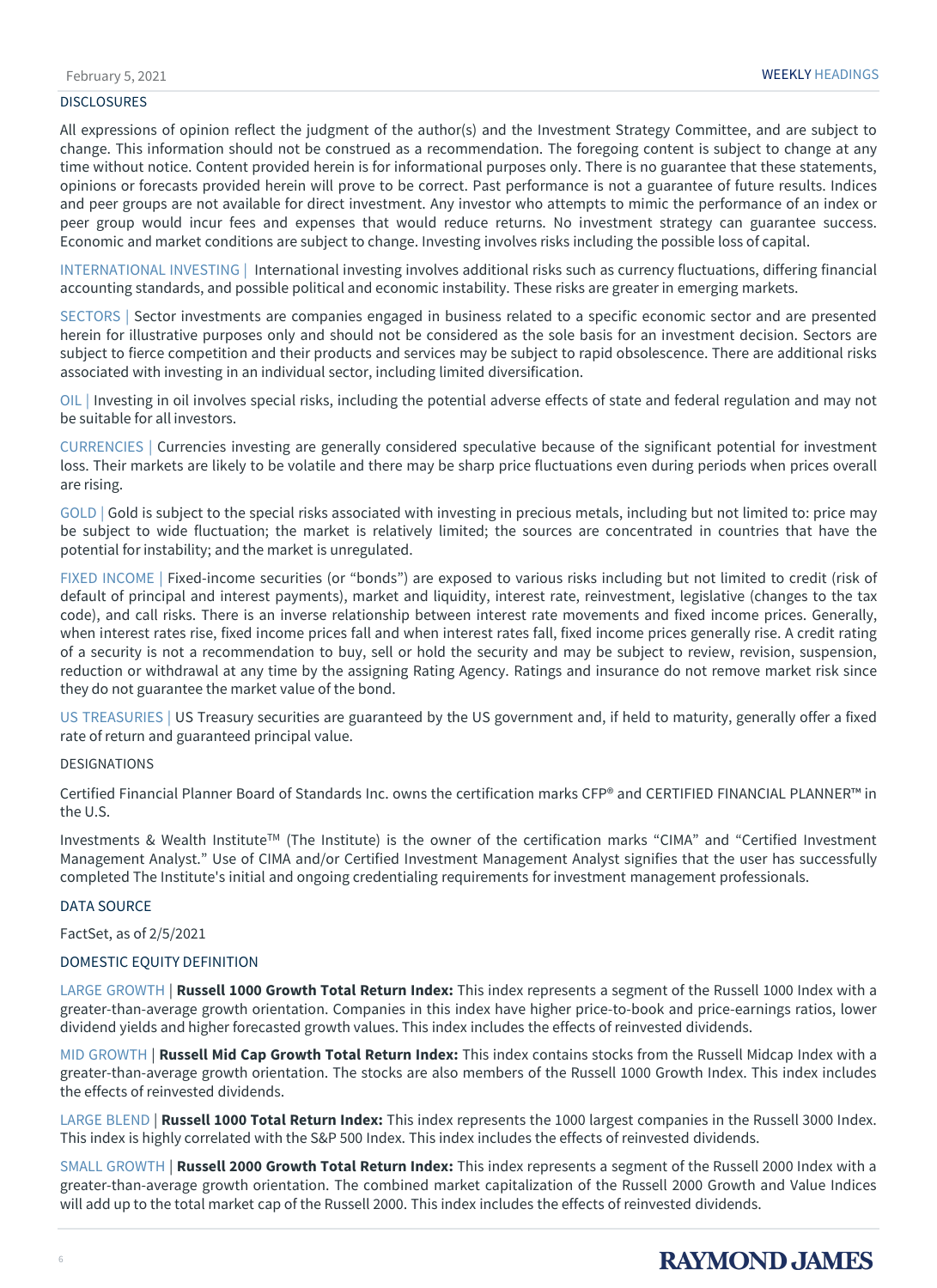MID BLEND | **Russell Mid Cap Total Return Index:** This index consists of the bottom 800 securities in the Russell 1000 Index as ranked by total market capitalization. This index includes the effects of reinvested dividends.

SMALL BLEND | **Russell 2000 Total Return Index:** This index covers 2000 of the smallest companies in the Russell 3000 Index, which ranks the 3000 largest US companies by market capitalization. The Russell 2000 represents approximately 10% of the Russell 3000 total market capitalization. This index includes the effects of reinvested dividends.

LARGE VALUE | **Russell 1000 Value Total Return Index:** This index represents a segment of the Russell 1000 Index with a lessthan-average growth orientation. Companies in this index have low price-to-book and price-earnings ratios, higher dividend yields and lower forecasted growth values. This index includes the effects of reinvested dividends.

MID VALUE | **Russell Mid Cap Value Total Return Index:** This index contains stocks from the Russell Midcap Index with a lessthan-average growth orientation. The stocks are also members of the Russell 1000 Value Index. This index includes the effects of reinvested dividends.

SMALL VALUE | **Russell 2000 Value Total Return Index:** This index represents a segment of the Russell 2000 Index with a lessthan-average growth orientation. The combined market capitalization of the Russell 2000 Growth and Value Indices will add up to the total market cap of the Russell 2000. This index includes the effects of reinvested dividends.

#### FIXED INCOME DEFINITION

AGGREGATE BOND | **Bloomberg Barclays US Agg Bond Total Return Index:** The index is a measure of the investment grade, fixed-rate, taxable bond market of roughly 6,000 SEC-registered securities with intermediate maturities averaging approximately 10 years. The index includes bonds from the Treasury, Government-Related, Corporate, MBS, ABS, and CMBS sectors.

HIGH YIELD | **Bloomberg Barclays US Corporate High Yield Total Return Index:** The index measures the USD-denominated, high yield, fixed-rate corporate bond market. Securities are classified as high yield if the middle rating of Moody's, Fitch and S&P is Ba1/BB+/BB+ or below.

CREDIT | **Bloomberg Barclays US Credit Total Return Index:** The index measures the investment grade, US dollardenominated, fixed-rate, taxable corporate and government related bond markets. It is composed of the US Corporate Index and a non-corporate component that includes foreign agencies, sovereigns, supranationals and local authorities.

MUNICIPAL | **Bloomberg Barclays Municipal Total Return Index:** The index is a measure of the long-term tax-exempt bond market with securities of investment grade (rated at least Baa by Moody's Investors Service and BBB by Standard and Poor's). This index has four main sectors: state and local general obligation bonds, revenue bonds, insured bonds, and prerefunded bonds.

DOW JONES INDUSTRIAL AVERAGE (DJIA) | The **Dow Jones Industrial Average (DJIA)** is an index that tracks 30 large, publiclyowned companies trading on the New York Stock Exchange (NYSE) and the NASDAQ.

NASDAQ COMPOSITE INDEX | The **Nasdaq Composite Index** is the market capitalization-weighted index of over 3,300 common equities listed on the Nasdaq stock exchange.

S&P 500 | The **S&P 500 Total Return Index:** The index is widely regarded as the best single gauge of large-cap U.S. equities. There is over USD 7.8 trillion benchmarked to the index, with index assets comprising approximately USD 2.2 trillion of this total. The index includes 500 leading companies and captures approximately 80% coverage of available market capitalization.

BLOOMBERG BARCLAYS CAPITAL AGGREGATE BOND TOTAL RETURN INDEX | This index represents securities that are SECregistered, taxable, and dollar denominated. The index covers the U.S. investment grade fixed rate bond market, with index components for government and corporate securities, mortgage pass-through securities, and asset-backed securities. The index is designed to minimize concentration in any one commodity or sector. It currently has 22 commodity futures in seven sectors. No one commodity can compose less than 2% or more than 15% of the index, and no sector can represent more than 33% of the index (as of the annual weightings of the components).

VIX | The CBOE Volatility Index, known by its ticker symbol VIX, is a popular measure of the stock market's expectation of volatility implied by S&P 500 index options.

MOVE | The MOVE Index is a well-recognized measure of U.S. interest rate volatility that tracks the movement in U.S. Treasury yield volatility implied by current prices of one-month over-the-counter options on 2-year, 5-year, 10-year and 30-year Treasuries.

#### INTERNATIONAL EQUITY DEFINITION

EMERGING MARKETS EASTERN EUROPE | **MSCI EM Eastern Europe Net Return Index:** The index captures large- and mid-cap representation across four Emerging Markets (EM) countries in Eastern Europe. With 50 constituents, the index covers approximately 85% of the free float-adjusted market capitalization in each country.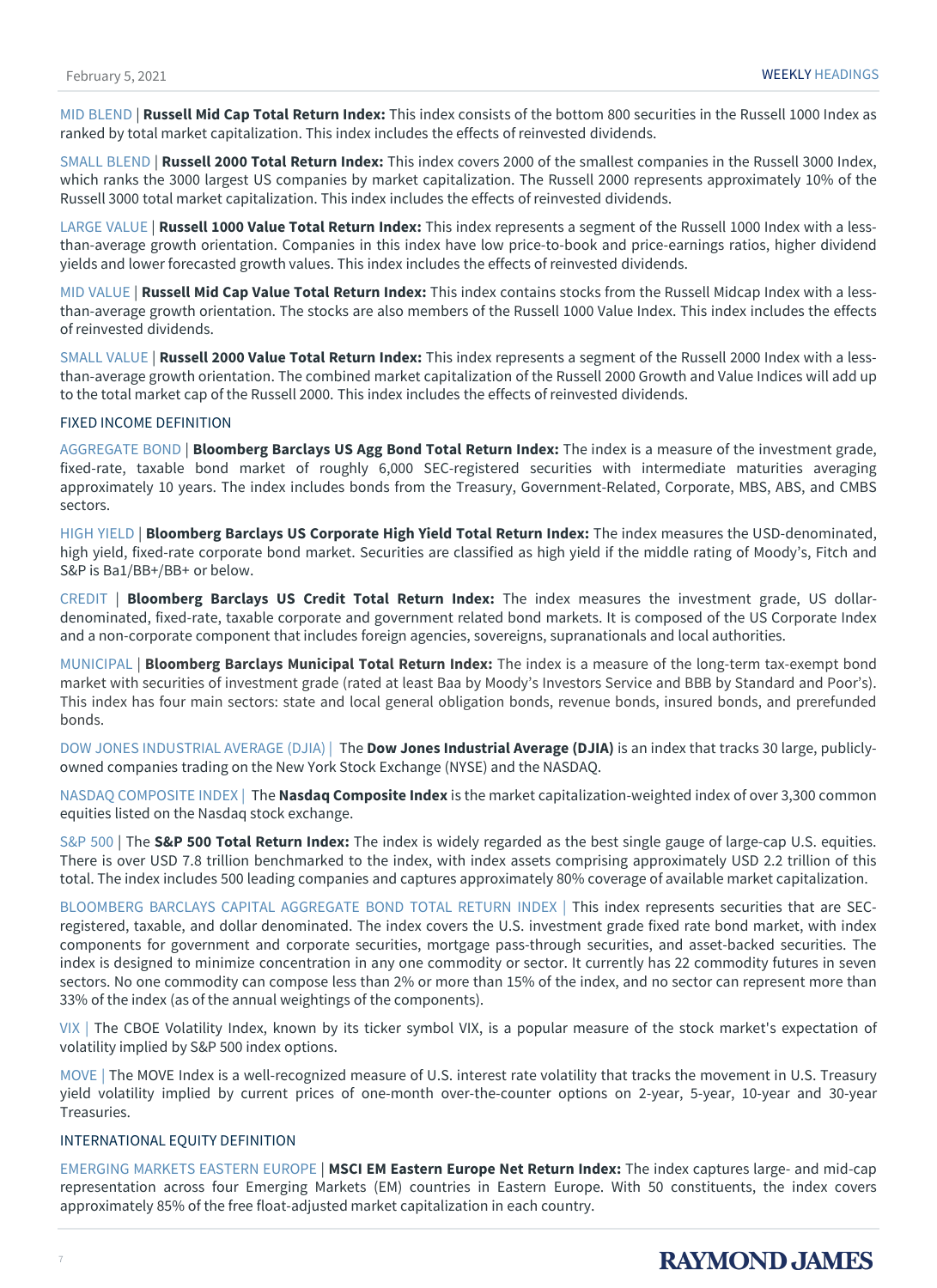EMERGING MARKETS ASIA | **MSCI EM Asia Net Return Index:** The index captures large- and mid-cap representation across eight Emerging Markets countries. With 554 constituents, the index covers approximately 85% of the free float-adjusted market capitalization in each country.

EMERGING MARKETS LATIN AMERICA | **MSCI EM Latin America Net Return Index:** The index captures large- and mid-cap representation across five Emerging Markets (EM) countries in Latin America. With 116 constituents, the index covers approximately 85% of the free float-adjusted market capitalization in each country.

EMERGING MARKETS | **MSCI Emerging Markets Net Return Index:** This index consists of 23 countries representing 10% of world market capitalization. The index is available for a number of regions, market segments/sizes and covers approximately 85% of the free float-adjusted market capitalization in each of the 23 countries.

PACIFIC EX-JAPAN | **MSCI Pacific Ex Japan Net Return Index:** The index captures large- and mid-cap representation across four of 5 Developed Markets (DM) countries in the Pacific region (excluding Japan). With 150 constituents, the index covers approximately 85% of the free float-adjusted market capitalization in each country.

JAPAN | **MSCI Japan Net Return Index:** The index is designed to measure the performance of the large and mid cap segments of the Japanese market. With 319 constituents, the index covers approximately 85% of the free float-adjusted market capitalization in Japan.

FOREIGN DEVELOPED MARKETS | **MSCI EAFE Net Return Index:** This index is designed to represent the performance of large and mid-cap securities across 21 developed markets, including countries in Europe, Australasia and the Far East, excluding the U.S. and Canada. The index is available for a number of regions, market segments/sizes and covers approximately 85% of the free float-adjusted market capitalization in each of the 21 countries.

EUROPE EX UK | **MSCI Europe Ex UK Net Return Index:** The index captures large and mid cap representation across 14 Developed Markets (DM) countries in Europe. With 337 constituents, the index covers approximately 85% of the free floatadjusted market capitalization across European Developed Markets excluding the UK.

MSCI EAFE | The **MSCI EAFE** (Europe, Australasia, and Far East) is a free float-adjusted market capitalization index that is designed to measure developed market equity performance, excluding the United States & Canada. The EAFE consists of the country indices of 22 developed nations.

#### INTERNATIONAL DISCLOSURES

FOR CLIENTS IN THE UNITED KINGDOM | For clients of Raymond James Financial International Limited (RJFI): This document and any investment to which this document relates is intended for the sole use of the persons to whom it is addressed, being persons who are Eligible Counterparties or Professional Clients as described in the FCA rules or persons described in Articles 19(5) (Investment professionals) or 49(2) (high net worth companies, unincorporated associations, etc.) of the Financial Services and Markets Act 2000 (Financial Promotion) Order 2005 (as amended)or any other person to whom this promotion may lawfully be directed. It is not intended to be distributed or passed on, directly or indirectly, to any other class of persons and may not be relied upon by such persons and is, therefore, not intended for private individuals or those who would be classified as Retail Clients.

FOR CLIENTS OF RAYMOND JAMES INVESTMENT SERVICES, LTD.: This document is for the use of professional investment advisers and managers and is not intended for use by clients.

FOR CLIENTS IN FRANCE | This document and any investment to which this document relates is intended for the sole use of the persons to whom it is addressed, being persons who are Eligible Counterparties or Professional Clients as described in "Code Monetaire et Financier" and Reglement General de l'Autorite des marches Financiers. It is not intended to be distributed or passed on, directly or indirectly, to any other class of persons and may not be relied upon by such persons and is, therefore, not intended for private individuals or those who would be classified as Retail Clients.

FOR CLIENTS OF RAYMOND JAMES EURO EQUITIES | Raymond James Euro Equities is authorised and regulated by the Autorite de Controle Prudentiel et de Resolution and the Autorite des Marches Financiers.

FOR INSTITUTIONAL CLIENTS IN THE EUROPEAN ECONOMIC AREA (EE) OUTSIDE OF THE UNITED KINGDOM | This document (and any attachments or exhibits hereto) is intended only for EEA institutional clients or others to whom it may lawfully be submitted.

FOR CANADIAN CLIENTS | This document is not prepared subject to Canadian disclosure requirements, unless a Canadian has contributed to the content of the document. In the case where there is Canadian contribution, the document meets all applicable IIROC disclosure requirements.